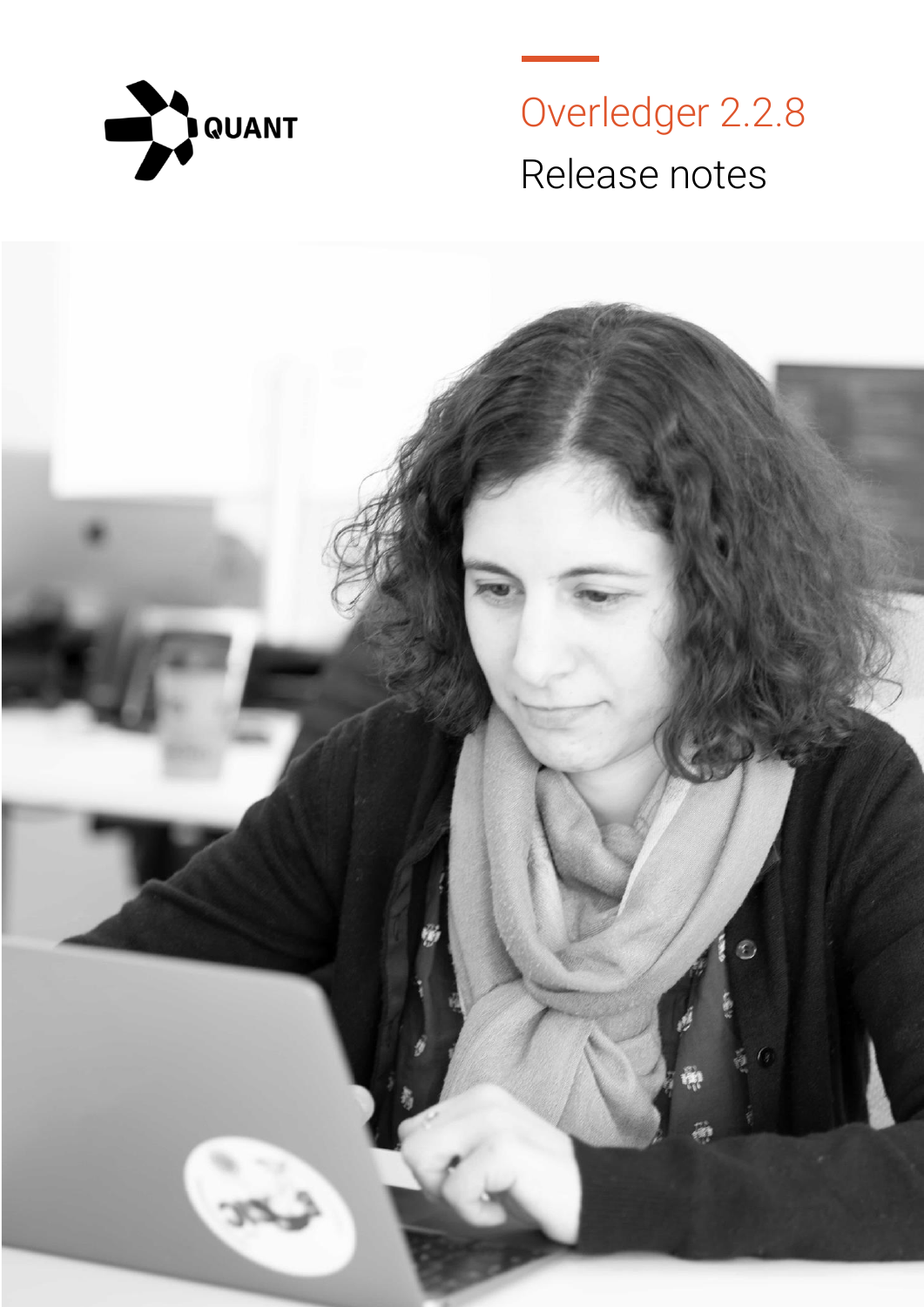# **What's new?**

## **Overledger 2.2.8**

This release introduces support for XDC, a hybrid network designed for enterprise use, and updates connectivity with Ethereum Ropsten test network, which is undergoing technical changes as it transitions to a new, highly anticipated proof-of-stake model.

### API support for **XDC** Apothem TestNet network

XDC Network is a hybrid network designed for enterprise use and known for its focus on security, high transaction speeds, and low carbon footprint. It runs on a delegated proof-ofstake network and has low transaction fees.

All Ethereum-based functions in Overledger are available on XDC Apothem TestNet, such as searching for a transaction, monitoring activity on an address, and smart-contract invoke.

The location to supply in your API request to reach XDC Apothem TestNet is:

```
"location": {
"technology": " Ethereum",
"network": " XDC Apothem Testnet "
```
### },

### Ropsten network (Ethereum TestNet) upgrade

As part of Ethereum's anticipated merge, Ropsten has been first upgraded to transition to a proof-of-stake consensus algorithm.

All Ethereum-based functions in Overledger are available on the upgraded Ropsten, such as searching for a transaction, monitoring activity on an address, and smart-contract invoke.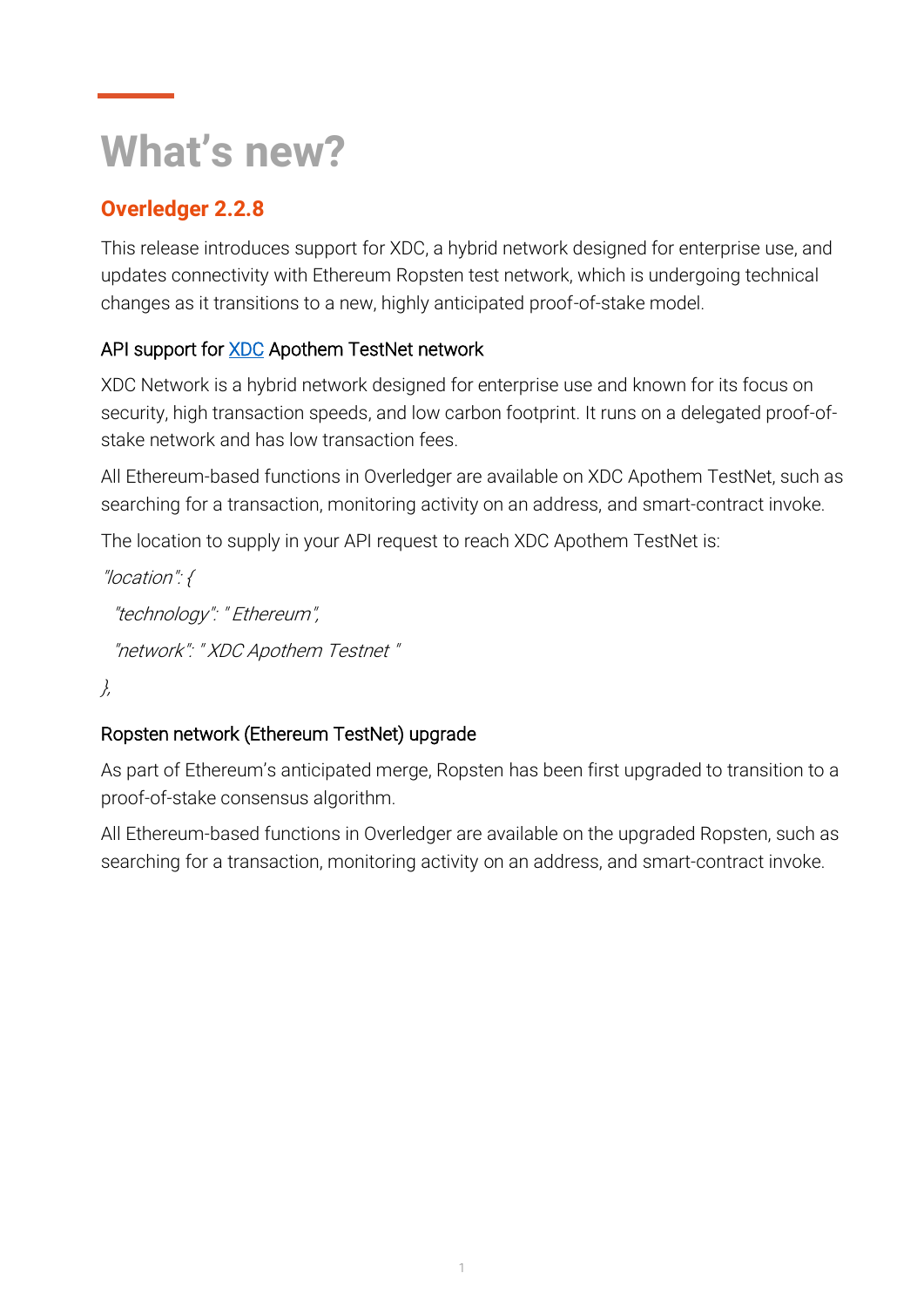#### Item #1: Create a transaction

#### **Sandbox**

Preparation: POST https://api.sandbox.overledger.io/v2/preparation/transaction

Execution: POST<https://api.sandbox.overledger.io/v2/execution/transaction>

#### Documentation

API documentation is [here.](https://docs.overledger.io/)

#### Item #2: Create a native transaction

#### **Sandbox**

Preparation: POST <https://api.sandbox.overledger.io/v2/preparation/nativetransaction>

Execution: POST<https://api.sandbox.overledger.io/v2/execution/nativetransaction>

#### Documentation

API documentation is [here.](https://docs.overledger.io/)

#### Item #3: Block search

#### **Sandbox**

Preparation: POST https://api.sandbox.overledger.io/v2/preparation/search/block

Execution: POST https://api.sandbox.overledger.io/v2/execution/search/block

Auto prepare and execute: POST https://api.sandbox.overledger.io/v2/autoexecution/search/block

#### Documentation

API documentation is [here.](https://docs.overledger.io/)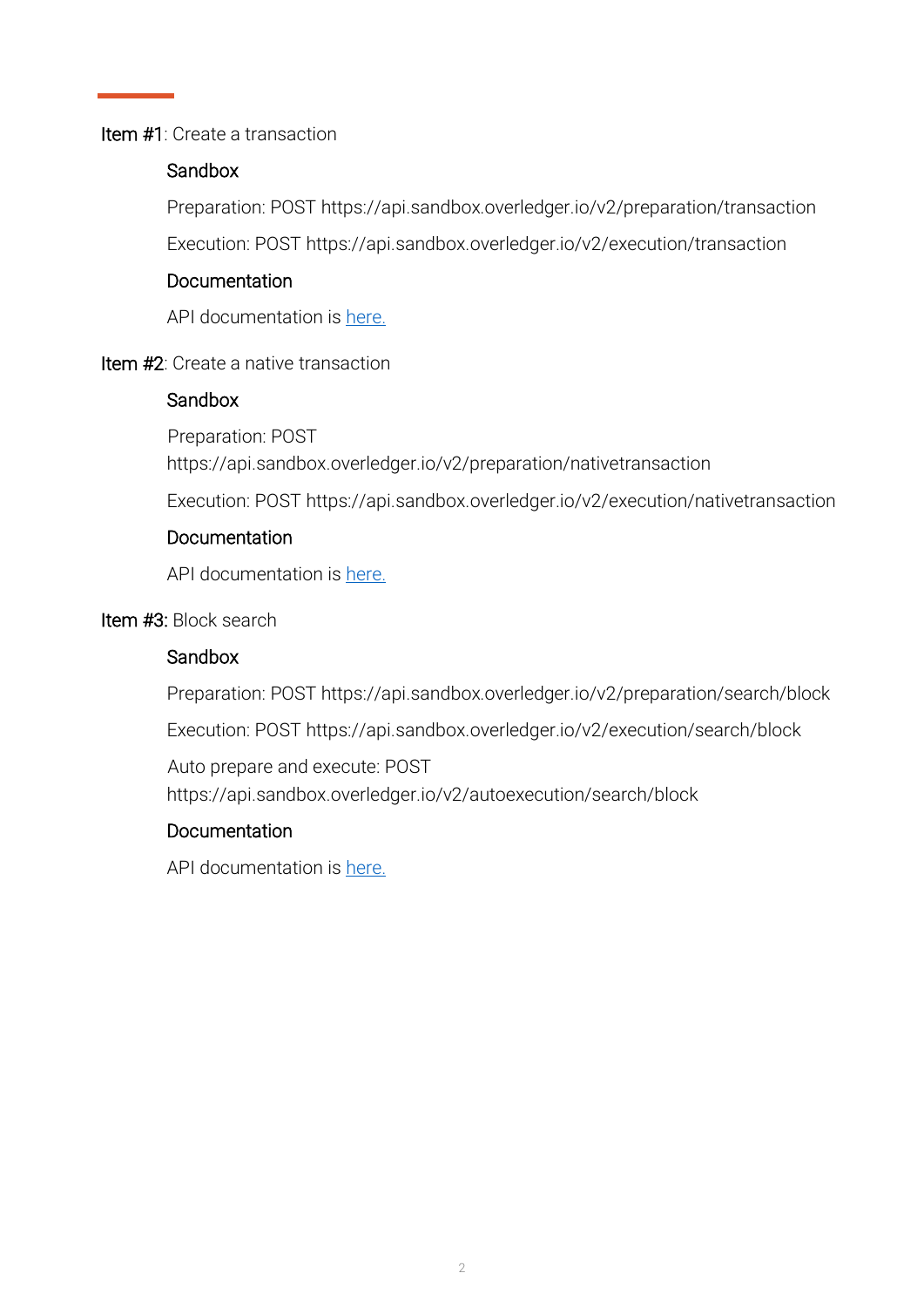#### Item #4: Address balance search

#### Sandbox

Preparation: POST https://api.sandbox.overledger.io/v2/preparation/search/address/balance

Execution: POST

https://api.sandbox.overledger.io/v2/execution/search/address/balance

Auto prepare and execute: POST https://api.sandbox.overledger.io/v2/autoexecution/search/address/balance

#### **Documentation**

API documentation is [here.](https://docs.overledger.io/)

#### Item #5: Address sequence search

#### **Sandbox**

Preparation: POST https://api.sandbox.overledger.io/v2/preparation/search/address/sequence

Execution: POST https://api.sandbox.overledger.io/v2/execution/search/address/sequence

Auto Prepare and Execute: POST https://api.sandbox.overledger.io/v2/autoexecution/search/address/sequence

#### **Documentation**

API documentation is [here.](https://docs.overledger.io/)

#### Item #6: Transaction search

#### Sandbox

Preparation: POST https://api.sandbox.overledger.io/v2/preparation/search/transaction

Execution: POST https://api.sandbox.overledger.io/v2/execution/search/transaction

Auto prepare and execute: POST https://api.sandbox.overledger.io/v2/autoexecution/search/transaction

#### Documentation

API documentation is [here.](https://docs.overledger.io/)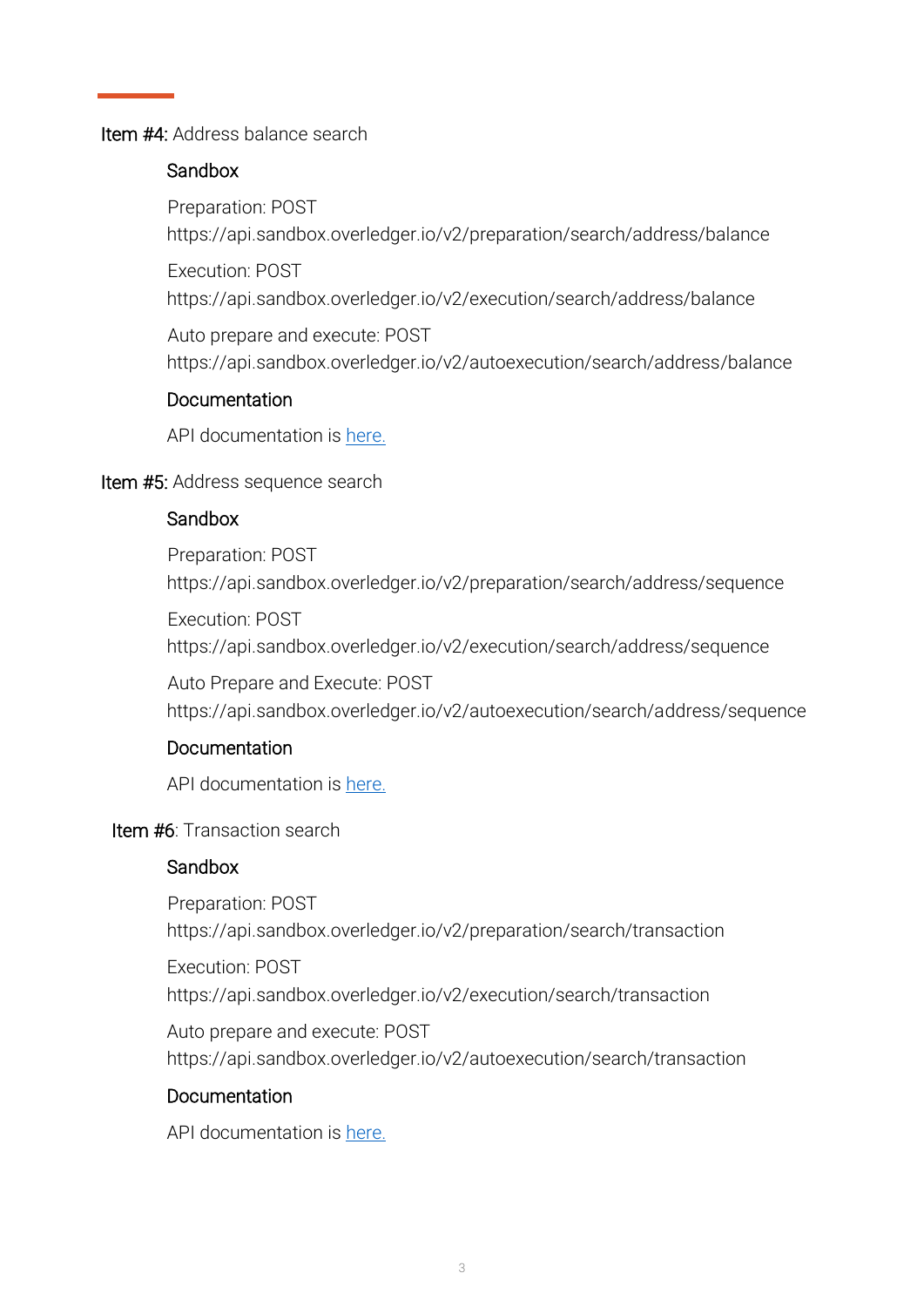#### Item #7: Smart contract search

#### **Sandbox**

Preparation: POST https://api.sandbox.overledger.io/v2/preparation/search/smartcontract

Execution: POST

https://api.sandbox.overledger.io/v2/execution/search/smartcontract

Auto prepare and execute: POST https://api.sandbox.overledger.io/v2/autoexecution/search/smartcontract

#### **Documentation**

API documentation is [here.](https://docs.overledger.io/)

#### Item #8: Monitor a resource

#### Sandbox

Monitor an address for incoming and outgoing transactions: POST https://api.sandbox.overledger.io/v2/resourcemonitoring/address

Monitor a smart contract for an event: POST https://api.sandbox.overledger.io/v2/resourcemonitoring/smartcontractevent

#### Documentation

API documentation is [here.](https://docs.overledger.io/)